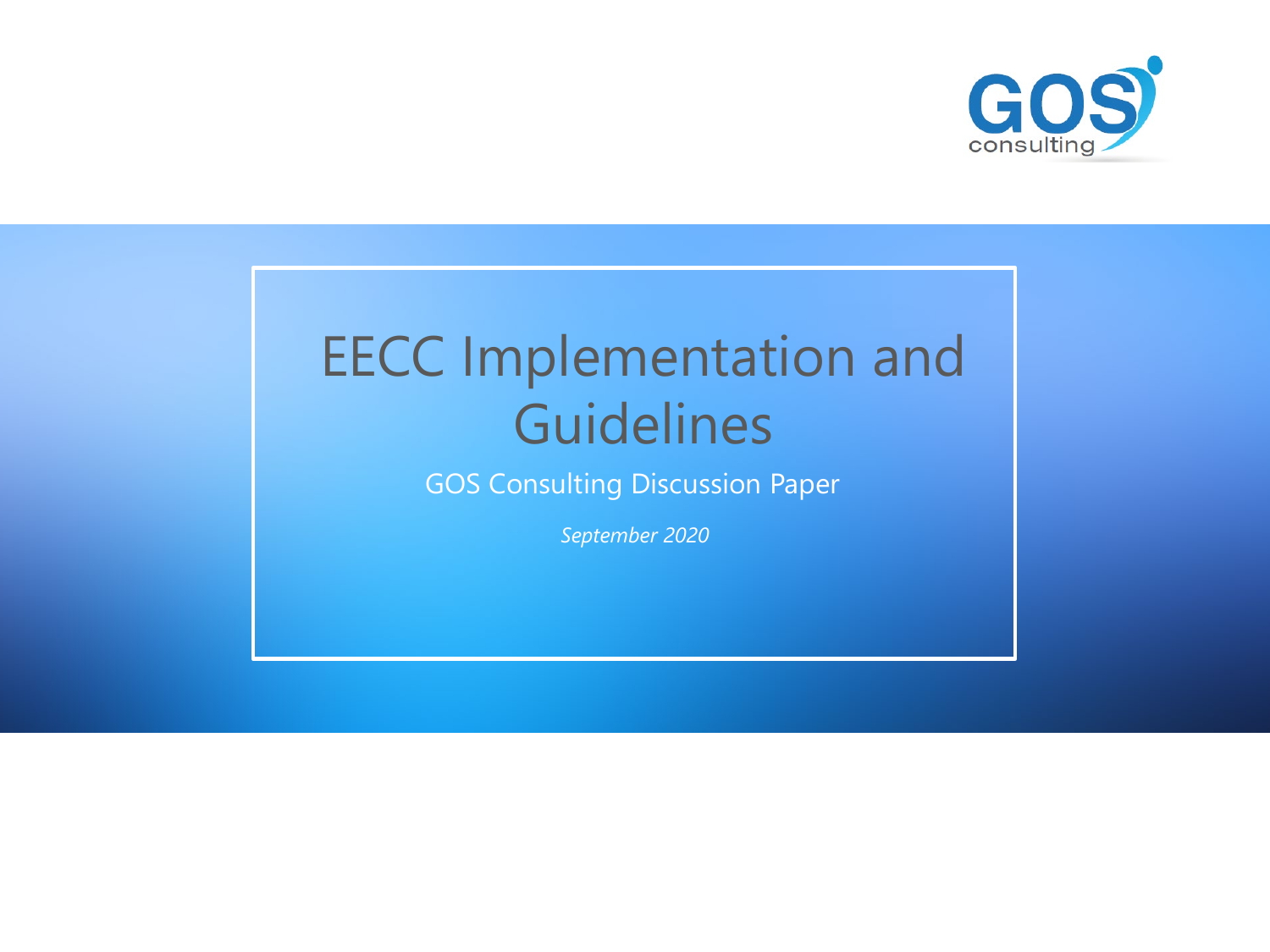### *Gita Sorensen, Managing Director GOS consulting.*

Gita has more than 30 years of experience in telecommunications regulation and has held industry position of Director of regulation, interconnection, and wholesale, before moving into consultancy. As a consultant, Gita has advised operators, regulators and investors across the world on a wide range of regulatory policy and strategy issues.

## Introductions The GOS Team

**2**

### *Tom James*

Tom James was head of Competition/ Regulatory Finance at BT Group plc from 2011 to 2019 and previously held finance and regulatory roles at a number of UK and multinational telcos. He is a fellow of the Institute of Chartered Accountants in England and Wales (FCA).

### *Dr. Antony Srzich*

Antony is a regulatory economist with over 25 years' experience in the telecommunications sector. He has worked in management and regulatory roles for an incumbent operator and a wholesale-only operator, as a senior advisor for a regulator, and as a consultant. Through these diverse roles, Antony has gained a unique combination of management, technical and regulatory economics experience.

### *Jonathan Kingan*

Jonathan Kingan is a highly experienced senior consultant in regulation, strategy and technology in the ICT sectors. He works internationally with clients in 30+ countries who have valued his combination of business and technology expertise. Jonathan runs JJK Associates Ltd (a network of independent consultants) and is an associate of GOS Consulting.

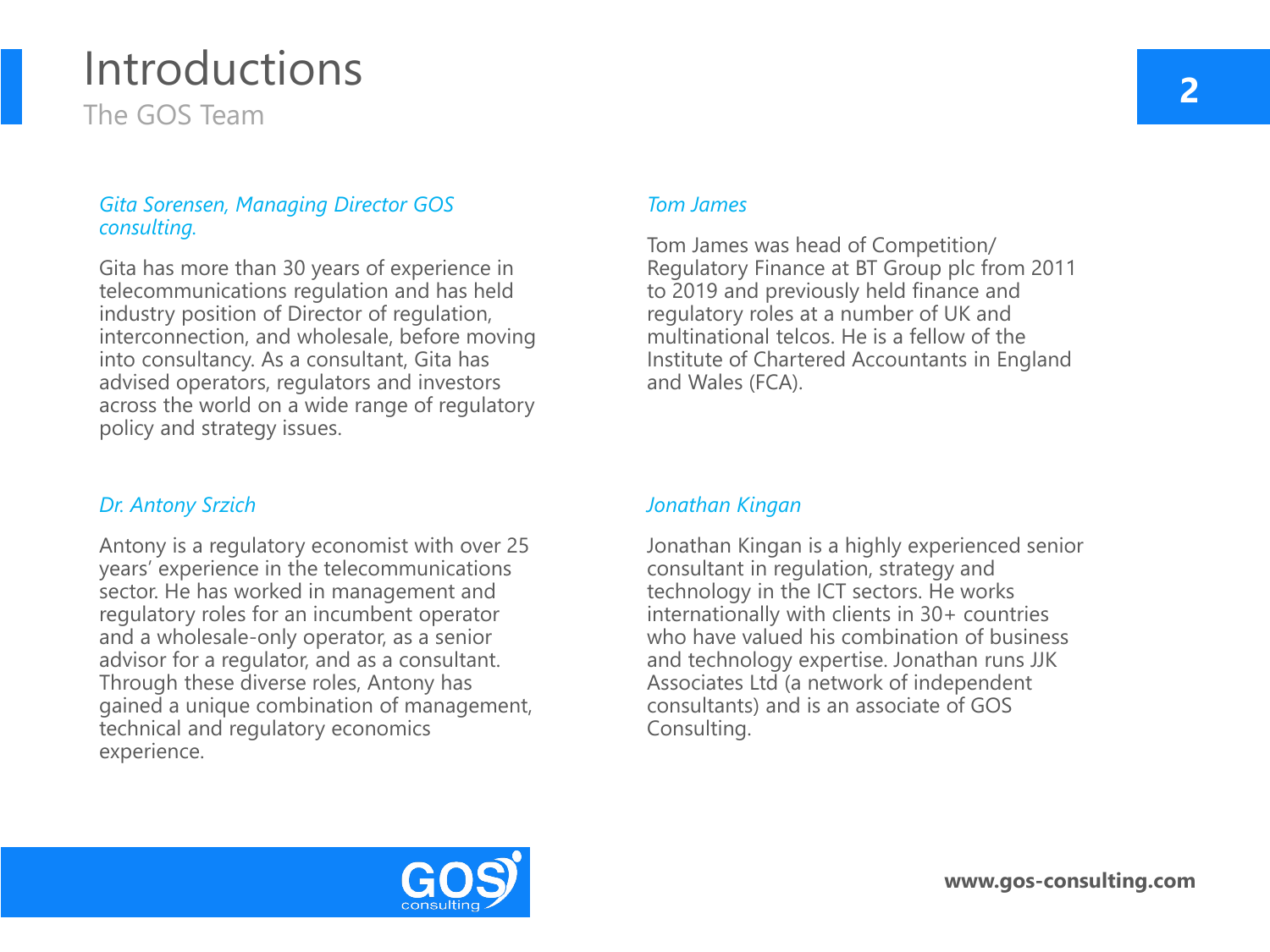## **Looking for insight into experience from existing Recommendations and key forward-looking requirements**

- **Effectiveness, practices of the NDCM**
- **Appropriateness and proportionality of EoI**
- **Usefulness and application of KPIs, SLAs and SLGs**
- **Application and effectiveness of economic replicability test and the pricing flexibility approach**
- Reflecting investment risks in price regulation and appropriateness of 'fair and reasonable' price remedies
- **Evolution of copper costing approaches and the impact of BU LRIC costing to set wholesale prices**
- Should costing approaches be technology-agnostic or -specific?
- Application of PI-only access only to promote competition and end-user interests
- Should costing for PI access differ between existing and prospective PI build?
- **Experience with and impact of co-investment and other co-operative agreements**
- New market review as result of co-operative agreements?
- Status of commitments to commercial arrangements versus SMP remedies
- **Migration from copper networks and appropriate fibre wholesale access remedies to protect competition**
- Geographic remedy differentiation within a single geo market, experience, appropriateness, and issues



## EC Access Recommendations Consultation Outline Scope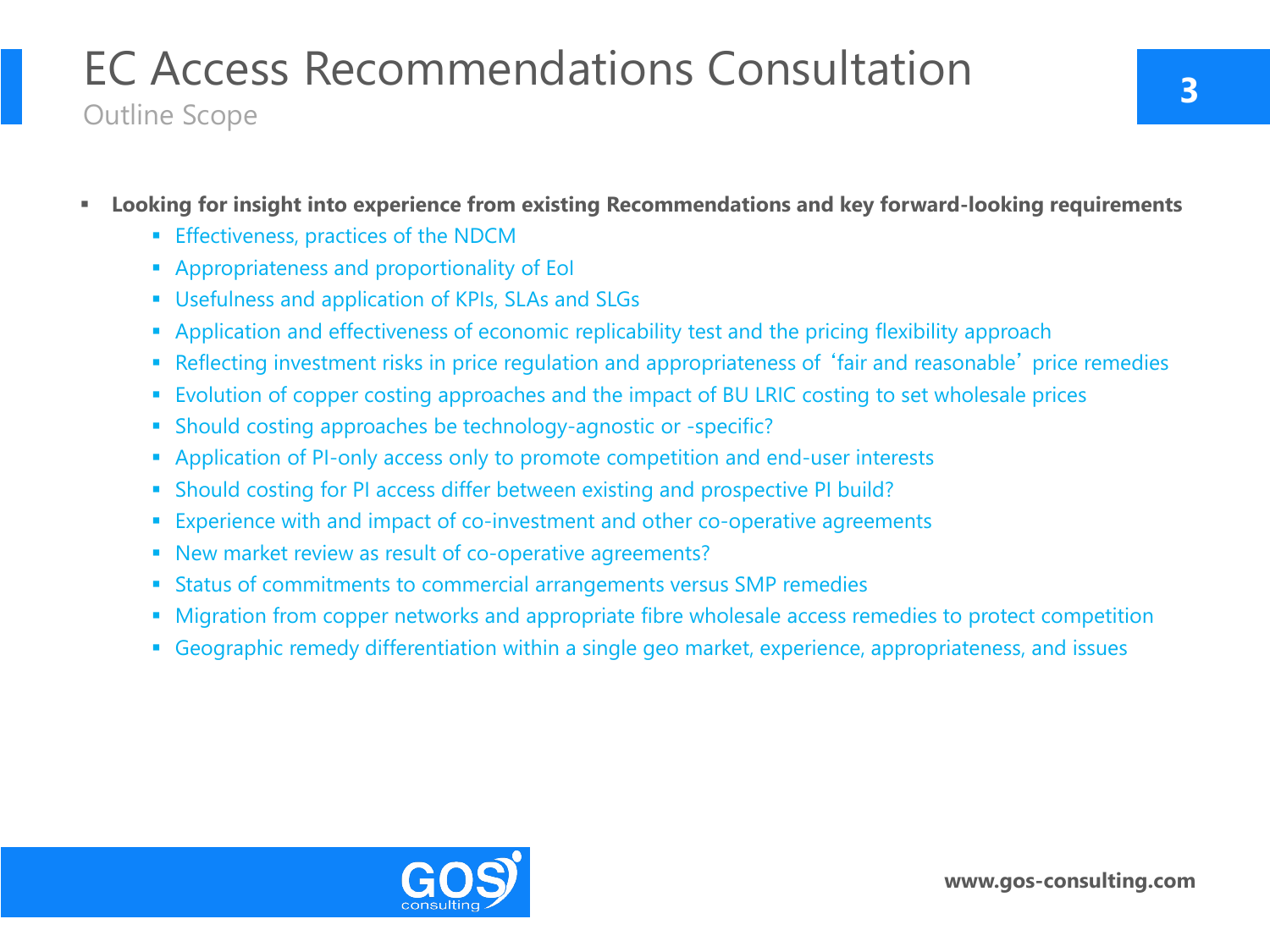- **Consultation covers a wide range of critical parameters, but**
	- Consultation appears to be based on 'business as usual' market conditions
	- Not clear whether it addresses the fundamental structural and strategic changes already happening and anticipated over the coming period
- **Significant changes are happening** 
	- **Business models are diverging**
	- **Different parties may have SMP at different layers of the value chain**
	- **Traditional thinking on concentrating regulation furthest upstream may no longer be valid**
	- **EXP** Consistency in costing approaches at different levels becomes critical
	- **The same asset categories may need different costing methodologies based on geographic market** conditions for replicability
		- *Replicability test would need to be adjustable to cater for these variations*
- **Questions in EC consultation are relevant but may not fully address the challenges anticipated in a postcopper infrastructure market**
	- The new recommendations will be valid for 7-10 years, and need to cater for post-copper scenarios both for NRAs to follow once copper has been retired and to create transparency and predictability for providers, investors and NRAs to plan appropriately



## EC Access Recommendations Consultation GOS Comments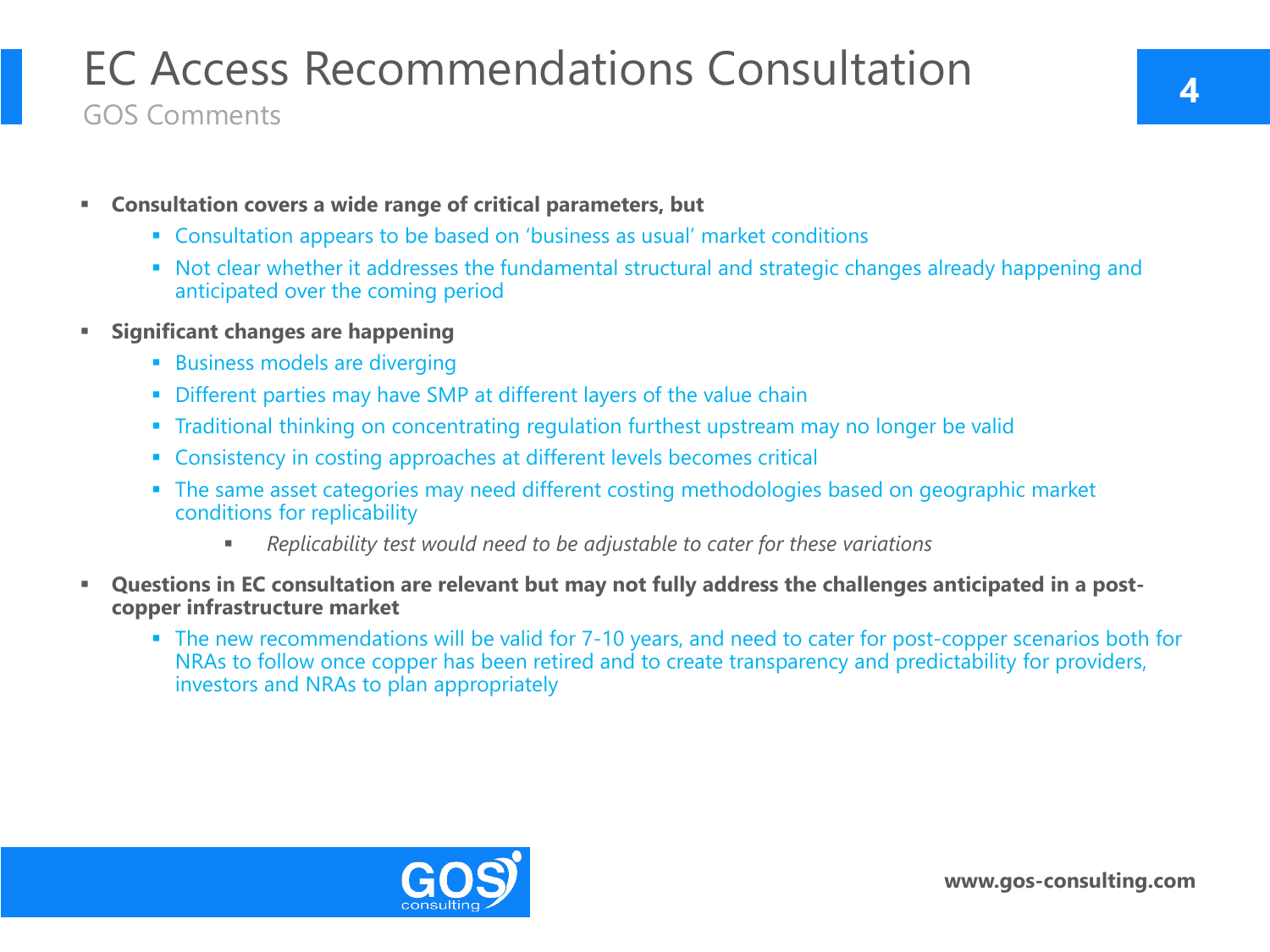# A wide range of business models is emerging **<sup>5</sup>**





EC recommends RAB EC recommends MEA Typically unregulated



|            |                       | Passive infrastructure -<br>duct and poles |
|------------|-----------------------|--------------------------------------------|
|            |                       | Dark fibre /<br>Wavelength                 |
|            |                       | Wholesale active                           |
|            |                       | Retail - service provider                  |
| ale<br>nlv | Telco or<br>Non-telco |                                            |

infra

structure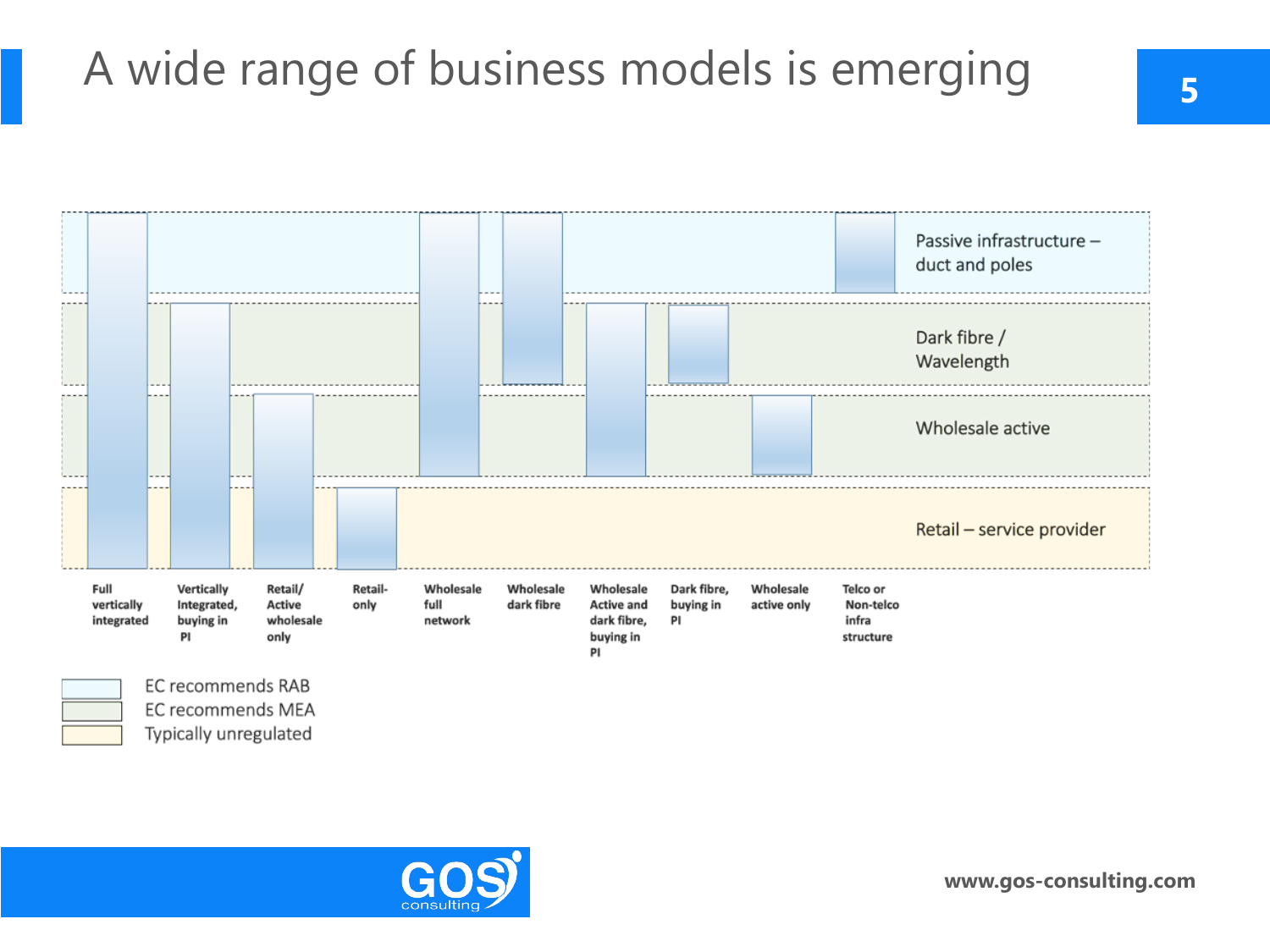- **NRAs need to assess at which layers assets will be replicable – and this may vary with geography and with technology developments over time**
- **As markets mature, and copper networks are withdrawn, single fibre networks may emerge in local areas.**
	- Regulation in the period up to copper retirement could be a critical determinant on the nature and level of investment in competing fibre networks
- **A possible scenario:**
	- **For PI, incumbent may have national SMP**
	- At network layer, local SMP, by incumbent or new entrant, in fragmented national market
- **Need also to consider HFC networks in assessing markets**
	- Both at PI and active wholesale levels



## Regulation at different layers in value chain Significant increase in complexities and inter-dependencies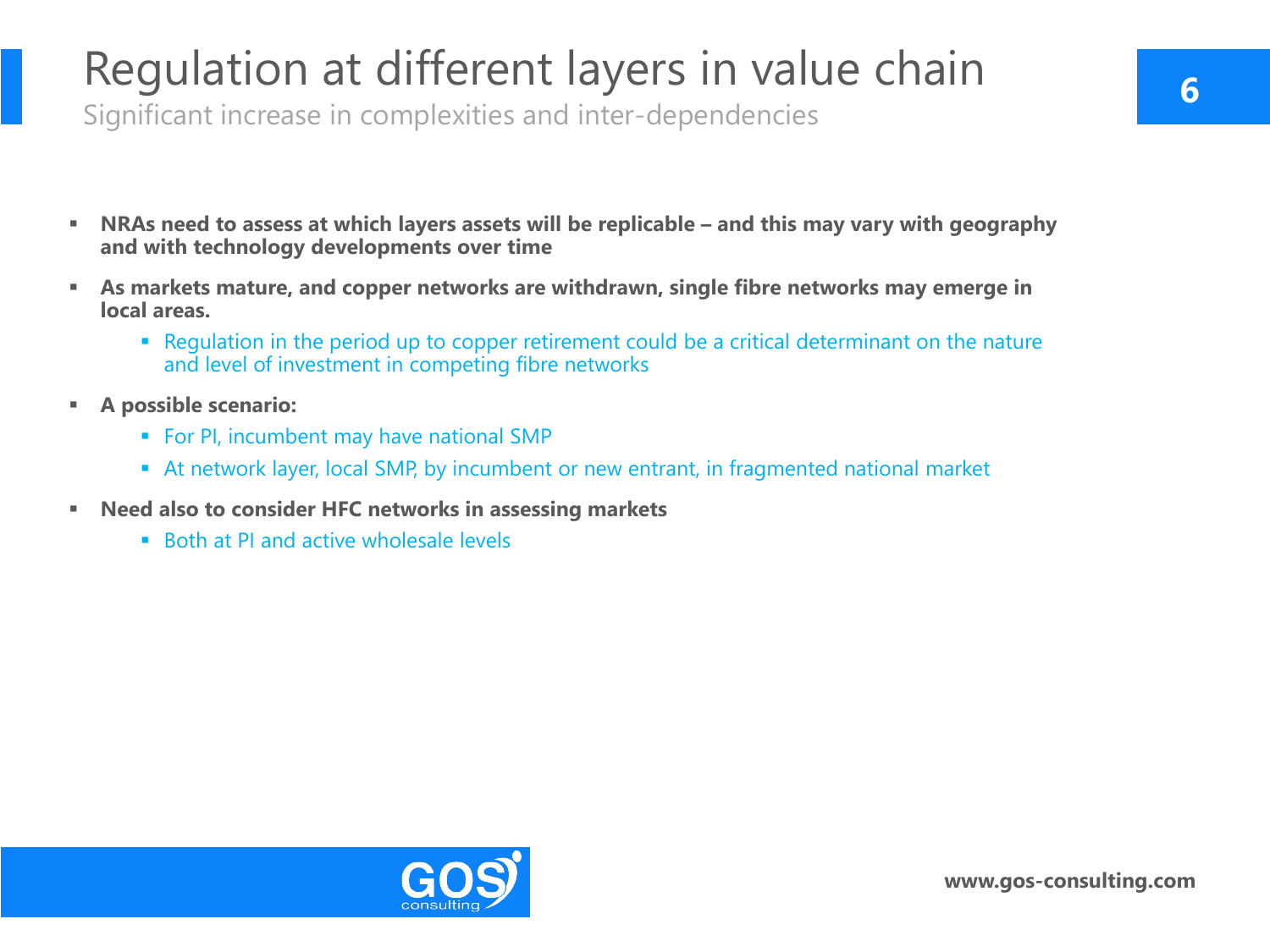- **Clarity needed on where RAB should be applied to price modelling, and where MEA.**
- **NRAs have adopted various approaches to asset valuation, probably in response to different business models adopted in different member states**
- **A more granular approach to guidelines may be needed for NRAs to determine the appropriate methodologies for their national circumstances**
- **NRAs must consider key new questions:**
	- **Does physical infrastructure investment have a different WACC to that for downstream active** services?
	- How to address new build infrastructure by new entrants in smaller areas (e.g. on new estates)?
	- **How should wholesale charges be determined for new entrant operators if found to have local** (sub-national) SMP?
	- At what point in the investment cycle should price regulation be imposed?



# NRAs need a clear tool kit from the Commission

Focus on costing methodologies